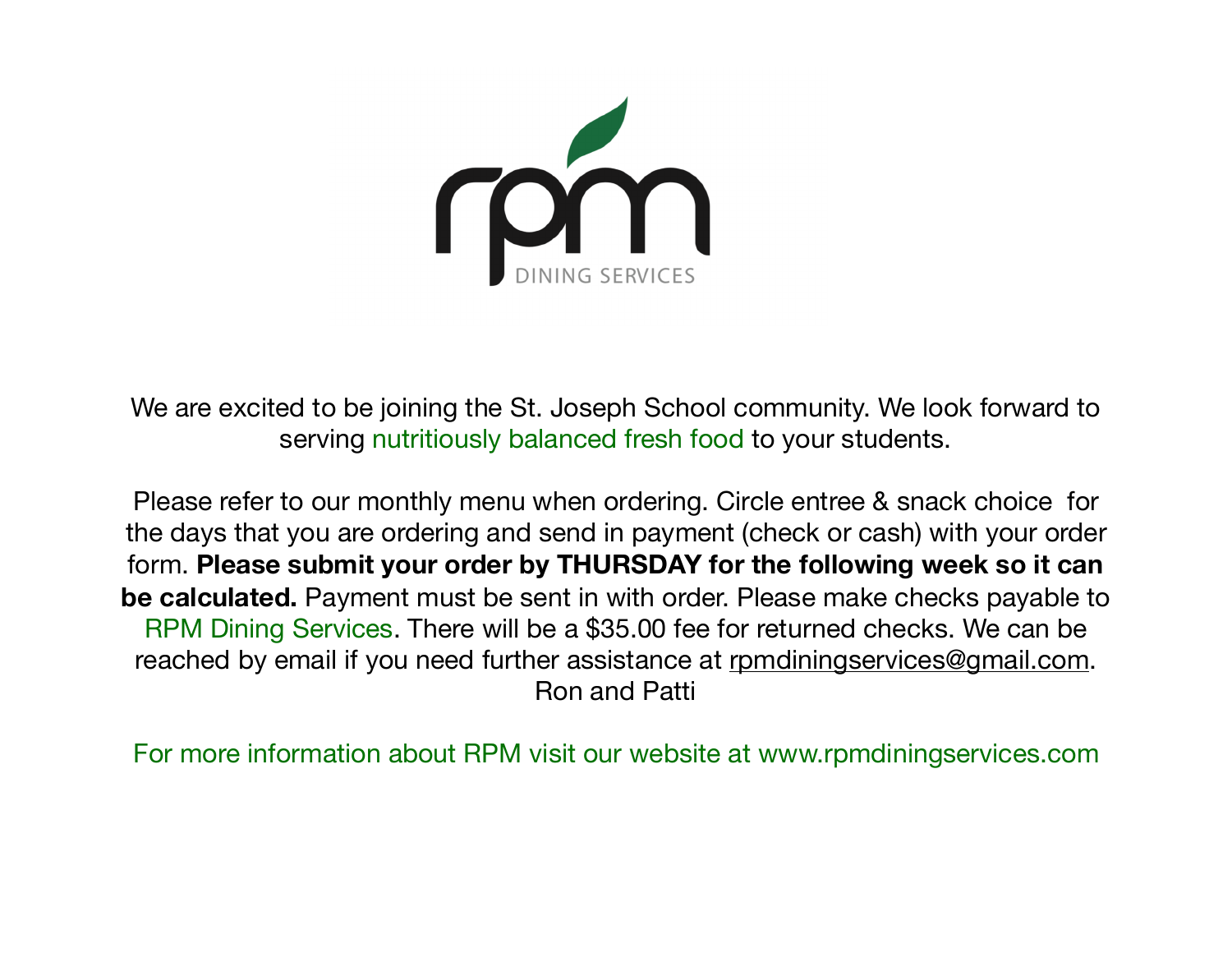| <b>JUNE</b><br><b>MONDAY</b>                                                                           | <b>TUESDAY</b>                                                                                                                         | <b>WEDNESDAY</b>                                                                                                                           | <b>THURSDAY</b>                                                                                                                                                    |
|--------------------------------------------------------------------------------------------------------|----------------------------------------------------------------------------------------------------------------------------------------|--------------------------------------------------------------------------------------------------------------------------------------------|--------------------------------------------------------------------------------------------------------------------------------------------------------------------|
| 6<br>All Beef Cheeseburger<br>Watermelon<br>Lays Chips or Home Baked Sugar Cookie<br>8oz Poland Water  | $\overline{7}$<br><b>Chicken Nuggets</b><br><b>Baby Carrots</b><br>Banana<br>Pudding Cup or Chocolate chip Cookie<br>8oz Poland Spring | 8<br>Chicken Pattie & Cheese on a Bun<br>Cucumber Slices w/ Ranch<br>Nutra Grain Bar or Home Baked Sugar Cookie<br>8oz Poland Spring Water | 9<br><b>BREAKFAST FOR LUNCH"</b><br>French Toast Sticks w/ Maple Syrup<br>Orange Wedges<br>Apple Sauce or Home Baked Chocolate<br>Chip Cookie<br>8oz Poland Spring |
| 13<br>All Beef Cheeseburger<br>Watermelon<br>Lays Chips or Home Baked Sugar Cookie<br>8oz Poland Water | 14<br><b>Chicken Nuggets</b><br><b>Baby Carrots</b><br>Banana<br>Pudding Cup or Chocolate chip Cookie<br>8oz Poland Spring             |                                                                                                                                            |                                                                                                                                                                    |
|                                                                                                        | <b>CONGRATS CLASS</b><br><b>OF 2022</b>                                                                                                |                                                                                                                                            |                                                                                                                                                                    |
|                                                                                                        |                                                                                                                                        | <b>HAVE A GREAT</b><br><b>SUMMER</b>                                                                                                       |                                                                                                                                                                    |
|                                                                                                        |                                                                                                                                        |                                                                                                                                            | <b>THANK YOU IT WAS A</b><br><b>PLEASURE SERVING</b><br><b>THE SJS STUDENTS</b><br><b>THIS YEAR!</b>                                                               |